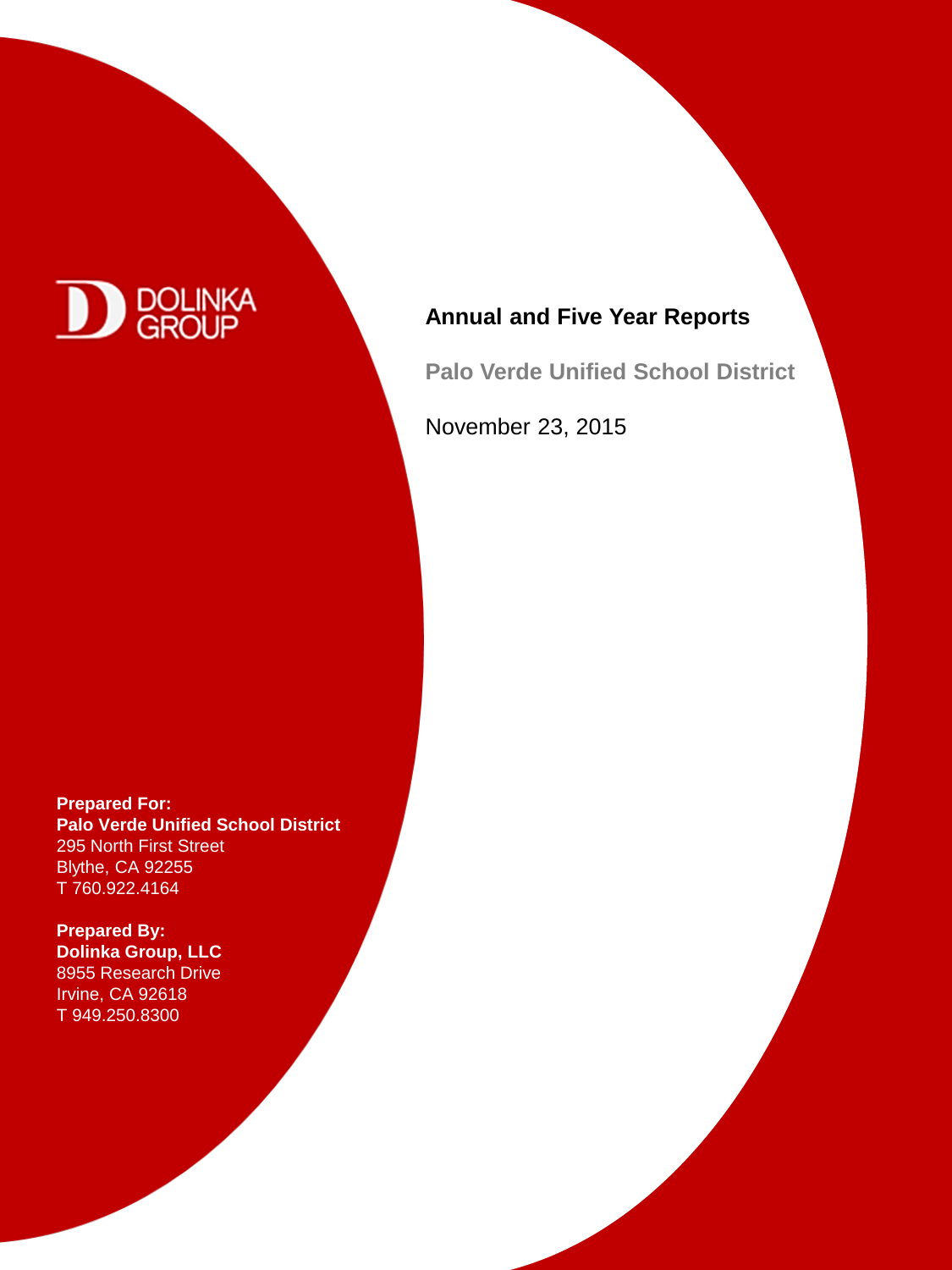| <b>Table of Contents</b><br><b>Section</b><br>Page |  |  |
|----------------------------------------------------|--|--|
| L.                                                 |  |  |
| II.                                                |  |  |
| III.                                               |  |  |
| <b>Exhibit</b>                                     |  |  |

Schedule A: Public Improvements on Which Reportable Fees Were Expended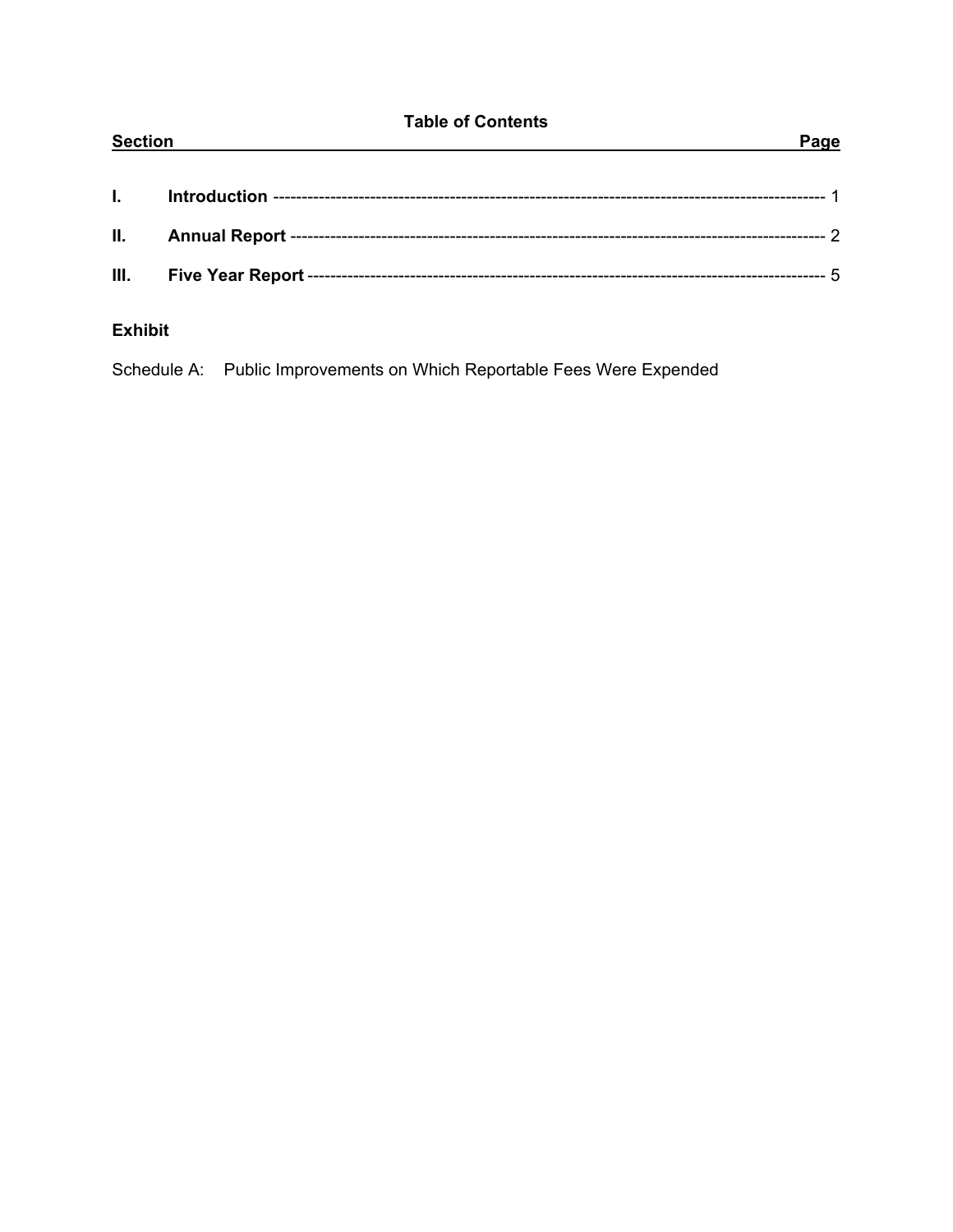# **I. Introduction**

Sections 66001 and 66006 of the Government Code require that the Palo Verde Unified School District ("School District") provide to the public information on impact fees received from new residential and commercial/industrial development to mitigate the impact of that new development on the school facilities of the School District ("Reportable Fees"). The School District currently collects statutory school facility fees ("Statutory School Fees") pursuant to Sections 17620 *et seq*. of the Education Code and Sections 65995 *et seq*. of the Government Code.

The School District is required to provide under the Government Code the following information on Reportable Fees for the prior fiscal year:

- 1. Amounts collected
- 2. Amount of interest earned
- 3. Amounts spent on projects to accommodate additional enrollment from new residential and commercial/industrial development

The Reportable Fees do not include special tax proceeds, proceeds of bonds, or letters of credit to secure payment of Reportable Fees at a future date. Further, the School District is required to confirm that Reportable Fees have not been levied, collected, or imposed for general revenue purposes.

Additionally, the School District is required to identify the following:

- 1. The proposed purposes to which unexpended Reportable Fees may be spent
- 2. The Reasonable Relationship between the unexpended Reportable Fees and the purpose to which they are to be spent
- 3. The funding sources and expected funding availability date for school facilities projects for which unexpended Reportable Fees are required

The following Annual and Five-Year Reports ("Reports") for the fiscal year ending June 30, 2015 include the information and proposed findings the School District intends to review and adopt in accordance with Sections 66001 and 66006 of the Government Code.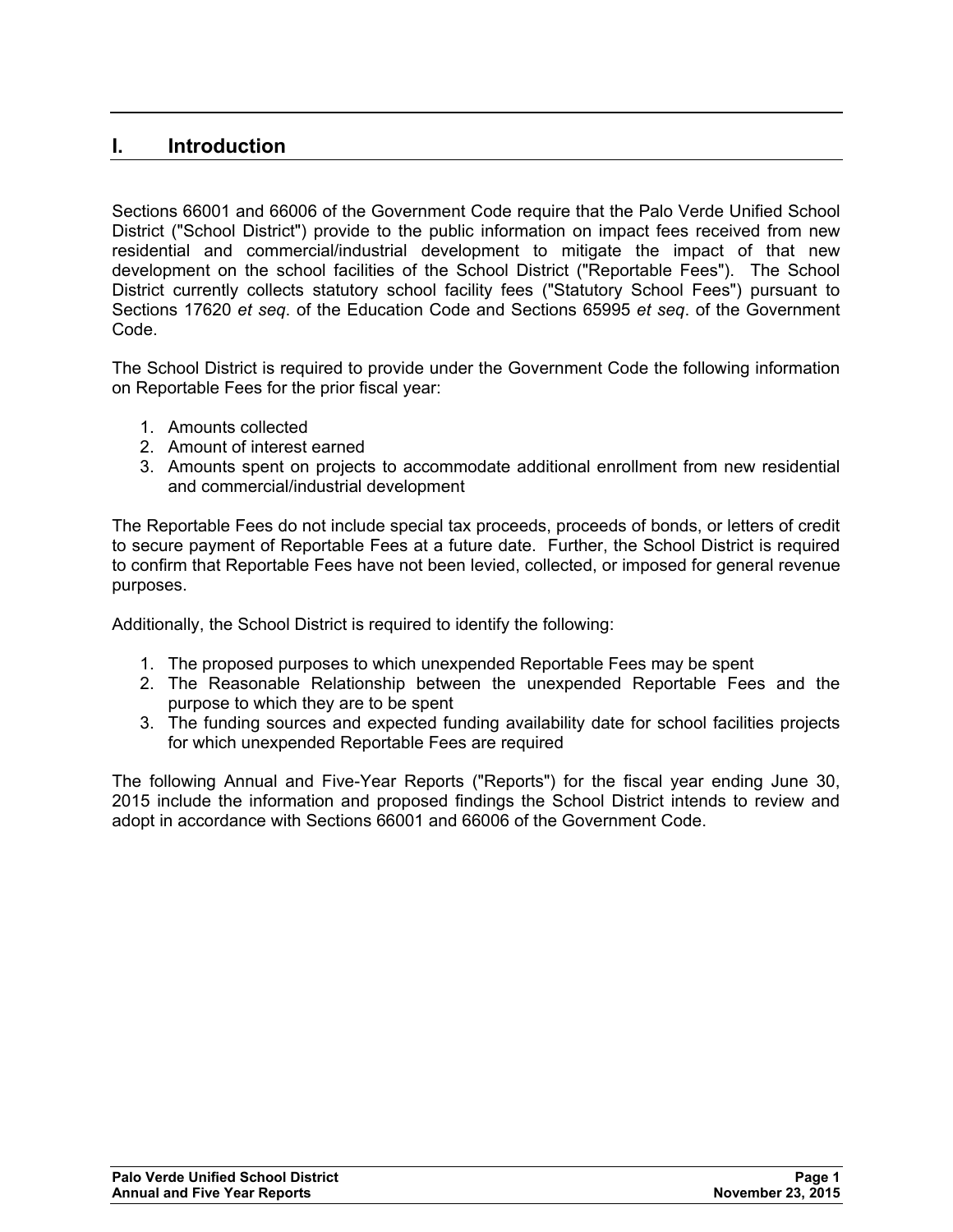# **II. Annual Report**

In accordance with Government Code Section 66006(b)(1) and (2), the School District hereby presents the following information for fiscal year 2014/2015 (i.e. July 1, 2014 through June 30, 2015) with regard to the annual Reportable Fees:

#### **A. Description of the Type of Reportable Fees in the Account or Sub-account(s) of the School District**

The Reportable Fees of the School District for fiscal year 2014/2015 consist of Statutory School Fees. Statutory School Fees are collected by the School District for residential and commercial/industrial development.

### **B. Amount of the Reportable Fees**

The amount of Reportable Fees is based on the effective Statutory School Fee as described below.

#### **Statutory School Fees**

The Statutory School Fees for the period between July 1, 2014 and June 30, 2015 were established by the Board of Trustees ("Board") of the School District on April 1, 2014, by Resolution No. 201314-20. This resolution adopted the Statutory School Fees for new residential and commercial/industrial development based on the reports titled "Residential Development School Fee Justification Study" and "Commercial/Industrial Development School Fee Justification Study" (collectively, "Studies"), both dated February 20, 2014.

Table 1 below lists the fee amounts and effective dates for the applicable Reportable Fees for fiscal year 2014/2015.

| <b>Effective Dates for Reportable Fees</b> |                                              |                                                        |  |
|--------------------------------------------|----------------------------------------------|--------------------------------------------------------|--|
| <b>Item</b>                                | <b>Effective Dates</b><br>(for FY 2014/2015) | <b>Fee Amount</b><br>(Per Square Foot)                 |  |
| <b>Statutory School</b><br>Fees            | July 1, 2014 - June 30, 2015                 | Residential - \$3.36<br>Commercial/Industrial - \$0.54 |  |

**Table 1**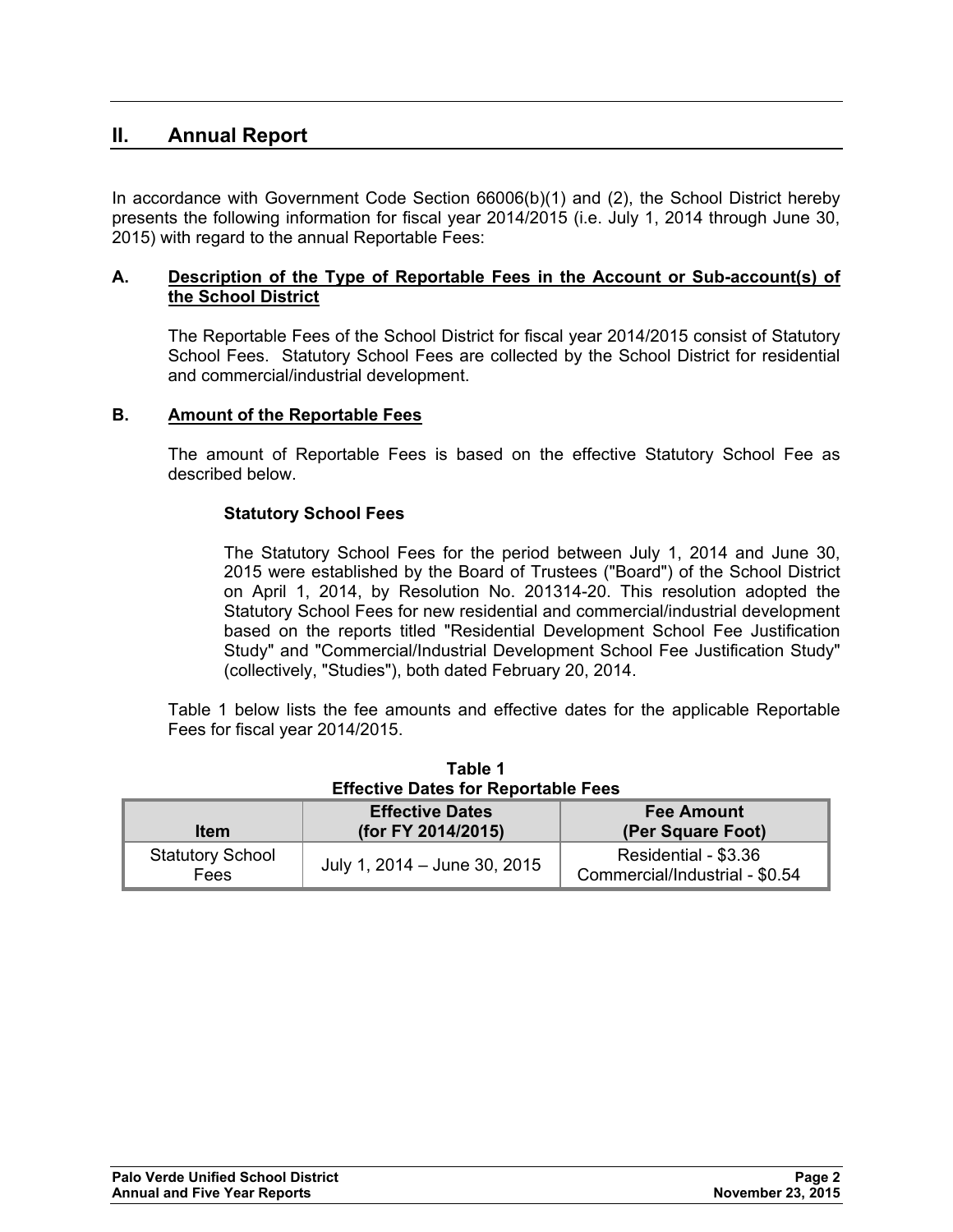## **C. Beginning and Ending Balance of Account and Sub-Account(s):**

Table 2 lists the fiscal year 2014/2015 beginning and ending balances for Fund 25, the Capital Facility Fund, which holds all Reportable Fees:

| Item                         | <b>Fund Balance</b> |
|------------------------------|---------------------|
| Beginning Balance (7/1/2014) | \$82,199.88         |
| Ending Balance (6/30/2015)   | \$28,937.71         |

**Table 2 Beginning and Ending Balances for Fund 25** 

## **D. Amount of the Reportable Fees Collected and Interest Earned**

Table 3 shows the amount of Reportable Fees collected, interest earned, and other income deposited into Fund 25 during fiscal year 2014/2015.

| Table 3                                                                          |  |
|----------------------------------------------------------------------------------|--|
| Amount of Reportable Fees Collected, Interest Earned, and Other Income (Fund 25) |  |

|                                  | <b>Total</b>    |
|----------------------------------|-----------------|
| <b>Item</b>                      | <b>Revenues</b> |
| <b>Reportable Fees Collected</b> | \$39,922.80     |
| <b>Interest Earned</b>           | \$168.66        |
| <b>Vendor Reimbursement</b>      | \$7,423.89      |
| Total                            | \$47,515.35     |

#### **E. Identification of Each Improvement on Which Reportable Fees Were Expended and the Amount of the Expenditures on Each Improvement, Including the Total Percentage of the Cost of Each Project of the School District that Was Funded with Reportable Fees**

Schedule A to this report identifies the amount of Reportable Fees expended on School Facilities in fiscal year 2014/2015, as well as the percentage of each improvement funded by Reportable Fees.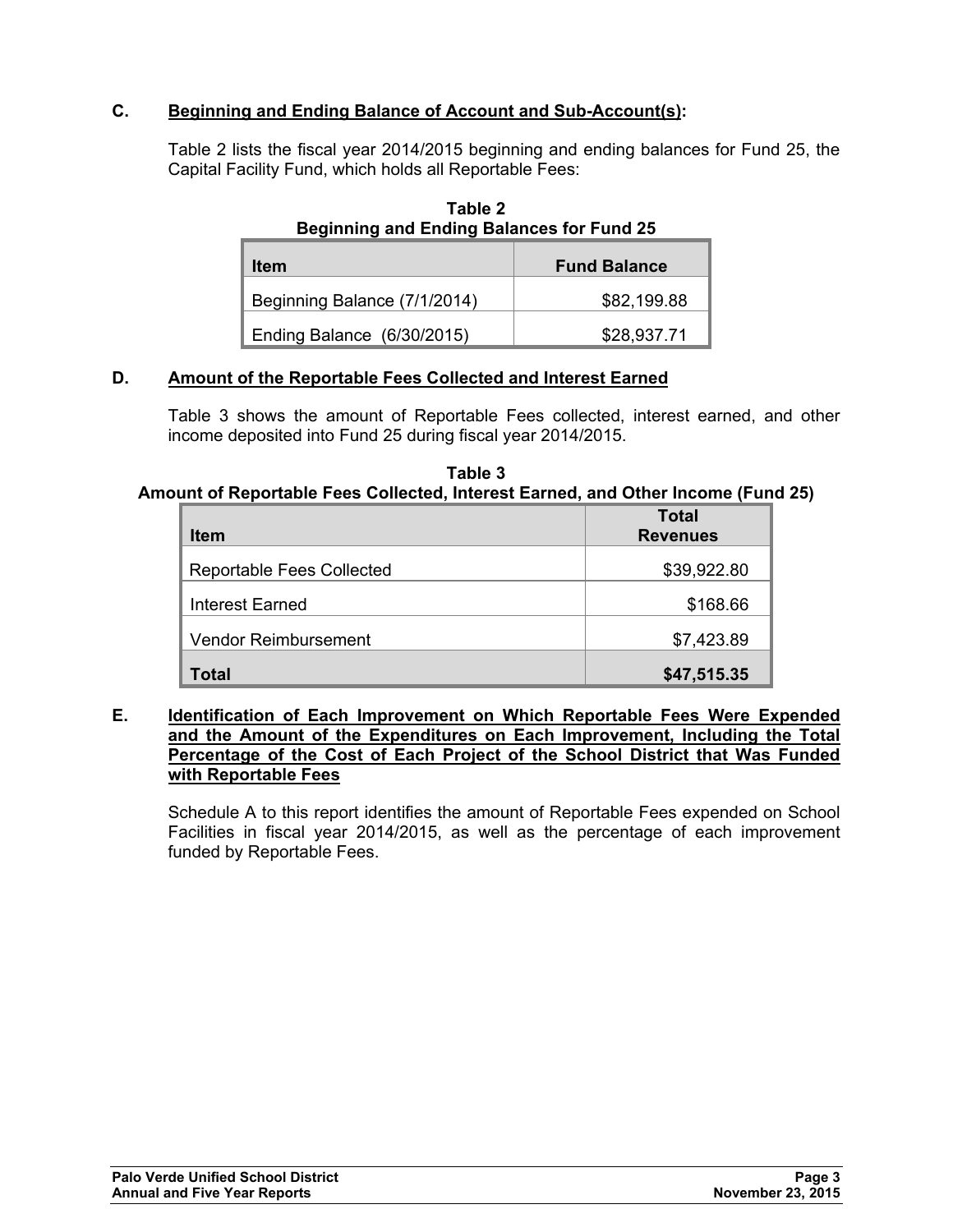**F. Identification of an Approximate Date by Which the Construction of Project(s) of the School District will Commence if the School District Determines that Sufficient Funds have been Collected to Complete Financing on an Incomplete Project of the School District, as Identified in Paragraph (2) of Subdivision (A) of Section 66001 of the Government Code, and the Project of the School District Remains Incomplete**

The School District has determined that at the close of fiscal year 2014/2015, Reportable Fees and other sources of funding were not sufficient to complete the financing of additional school facilities of the School District. See Table 6 on Page 6 for information on planned construction projects and the estimated date funding will be available to complete the construction projects.

#### **G. Description of each Interfund Transfer or Loan Made from the Account or Sub-Account(s), Including Project(s) of the School District on Which the Transferred or Loaned Reportable Fees will be Expended, and, in the Case of an Interfund Loan, the Date on Which the Loan will be Repaid, and the Rate of Interest that the Account or Sub-Account(s) will Receive on the Loan**

No Interfund Transfers or Loans were made from the account.

#### **H. The Amount of Refunds made or Revenues Allocated for Other Purposes if the Administrative Costs of Refunding Unexpended Revenues Exceed the Amount to be Refunded**

No refunds of Reportable Fees were made pursuant to Section 66001(e) of the Government Code in fiscal year 2014/2015.

### **I. Summary Table of Fund Balance, Revenues, and Expenditures**

Table 4 below summarizes the beginning and ending balances, the amount of Reportable Fees collected, interest earned, other income, and total expenditures from Fund 25 during fiscal year 2014/2015.

| <b>Item</b>                                   | Amount         |
|-----------------------------------------------|----------------|
| Beginning Balance (7/1/2014)                  | \$82,199.88    |
| Reportable Fees Collected and Interest Earned | \$40,091.46    |
| <b>Vendor Reimbursement</b>                   | \$7,423.89     |
| Expenditures - Schedule A                     | (\$100,777.52) |
| <b>Ending Balance (6/30/2015)</b>             | \$28,937.71    |

**Table 4 Fund 25 Activity Summary (FY 2014/2015)**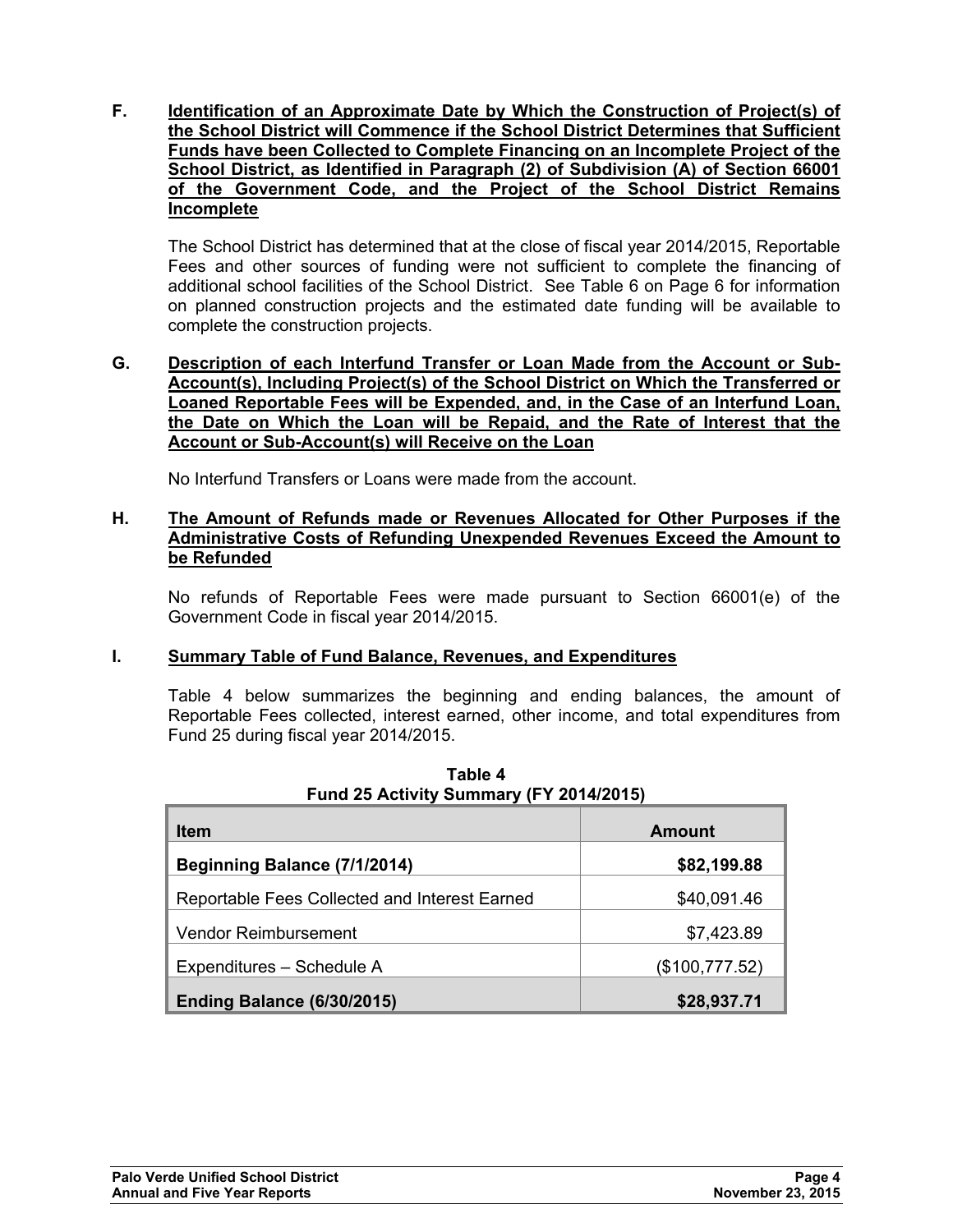## **III. Five Year Report**

In accordance with Section 66001 of the Government Code, the School District provides the following information with respect to that portion of the account or sub-account(s) remaining unexpended, whether committed or uncommitted:

## **A. Identification of the Purpose to Which the Reportable Fees are to be Put**

The purpose of the Reportable Fees imposed and collected on new residential and commercial/industrial development within the School District during fiscal year 2014/2015 was to fund additional school facilities required to serve students generated by new development within the School District. Specifically, the Reportable Fees will be used for the construction and/or acquisition of additional school facilities, furnishing and equipping such school facilities, as well as acquiring and installing additional portable classrooms to accommodate students.

#### **B. Demonstration of a Reasonable Relationship Between the Reportable Fees and the Purposes for Which they are Charged**

There is a roughly proportional and a reasonable relationship between the new development upon which the Reportable Fees are charged and the need for additional school facilities by reason of the fact that additional students will be generated by additional development within the School District and the School District does not have capacity in its existing school facilities to accommodate these new students. Furthermore, the Reportable Fees do not exceed the costs of providing school facilities for the students generated from the development in which such fees were collected (as set forth in (i) the Analyses and (ii) the Studies referred to herein Section II.B.).

#### **C. Identification of All Sources and Amounts of Funding Anticipated to Complete Financing of the School Facilities Identified in the School District's Reports**

Table 5 below lists the proposed funding sources for all pending school facility projects, as presently identified by the School District.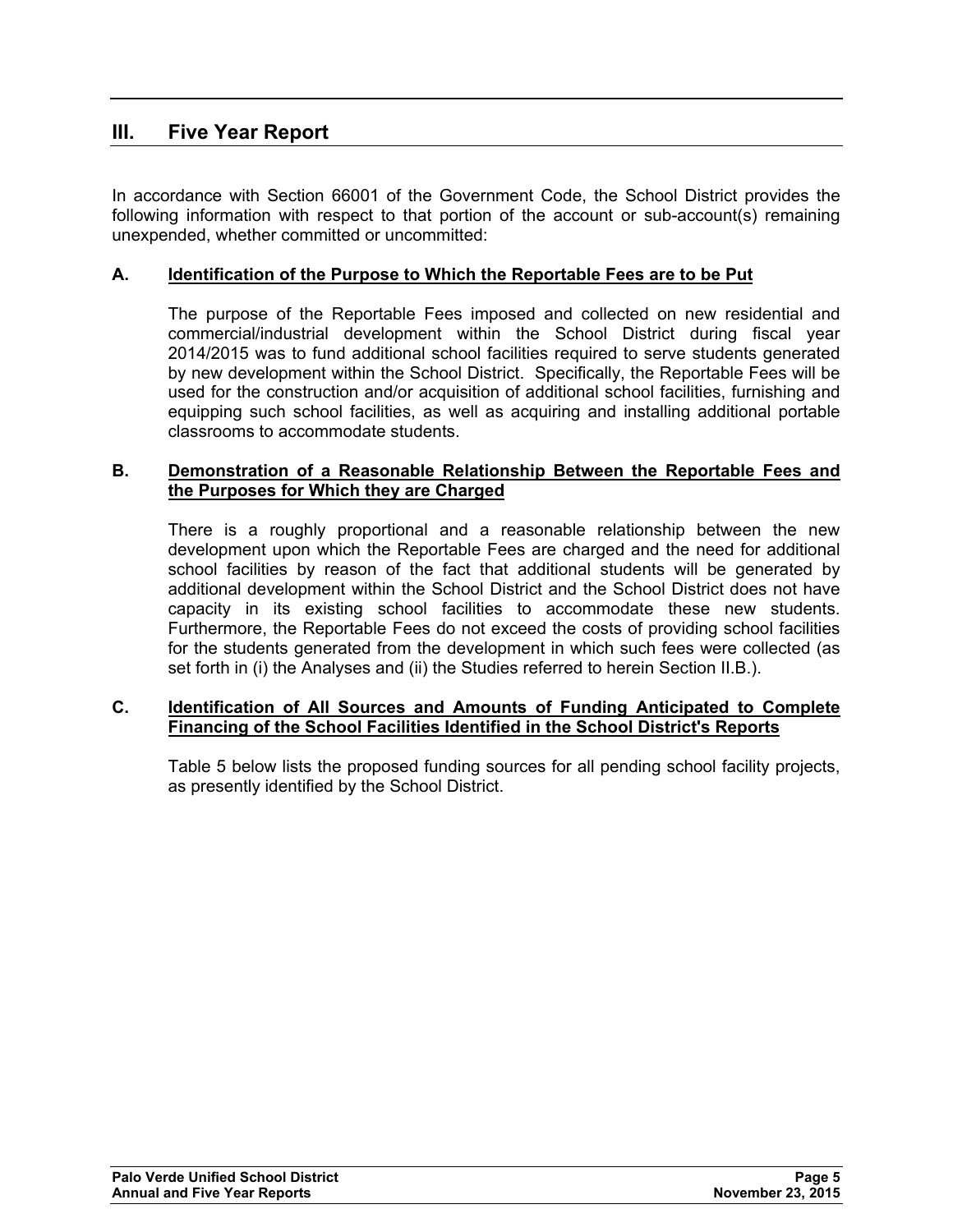| <b>Sources</b>                           | <b>Future</b><br><b>Elementary School</b><br><b>Expansion</b> | <b>Future</b><br><b>High School</b><br><b>Expansion</b> |
|------------------------------------------|---------------------------------------------------------------|---------------------------------------------------------|
| State School Building Program            | TBD                                                           | TBD                                                     |
| <b>General Obligation Bond Proceeds</b>  | TBD                                                           | TBD                                                     |
| Redevelopment Pass-Through<br>Agreements | TBD                                                           | TBD                                                     |
| <b>Reportable Fees</b>                   | TBD                                                           | TBD                                                     |
| <b>Total</b>                             | \$9,432,466                                                   | \$17,240,204                                            |

**Table 5 Proposed Funding Sources for School Facility Projects** 

#### **D. Identification of the Approximate Dates on Which the Funding Referred to in Section III.C is Expected to be Deposited into the Appropriate Account or Fund**

Table 6 below list the approximate dates on which the funds are expected to be available for the school facility projects presently identified by the School District.

|                                          | <b>Future</b><br><b>Elementary School</b> | <b>Future</b><br><b>High School</b> |
|------------------------------------------|-------------------------------------------|-------------------------------------|
| <b>Sources</b>                           | <b>Expansion</b>                          | <b>Expansion</b>                    |
| State School Building Program            | TBD                                       | TBD                                 |
| <b>General Obligation Bond Proceeds</b>  | TBD                                       | TBD                                 |
| Redevelopment Pass-Through<br>Agreements | TBD                                       | TBD                                 |
| <b>Reportable Fees</b>                   | TBD                                       | TBD                                 |

**Table 6 Timeline for Availability of Funds for School Facility Projects**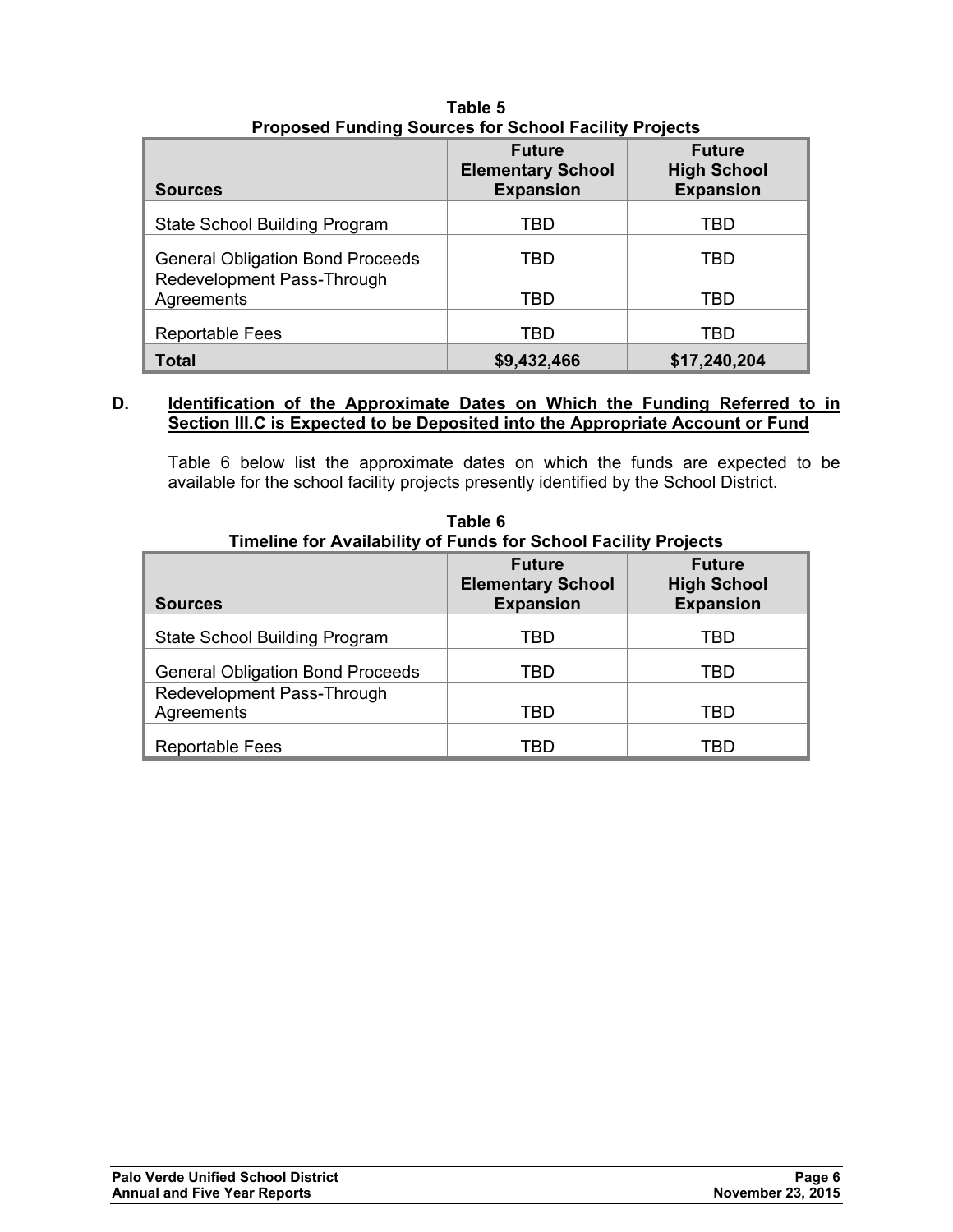# **Schedule A**

**Public Improvements on Which Reportable Fees Were Expended**